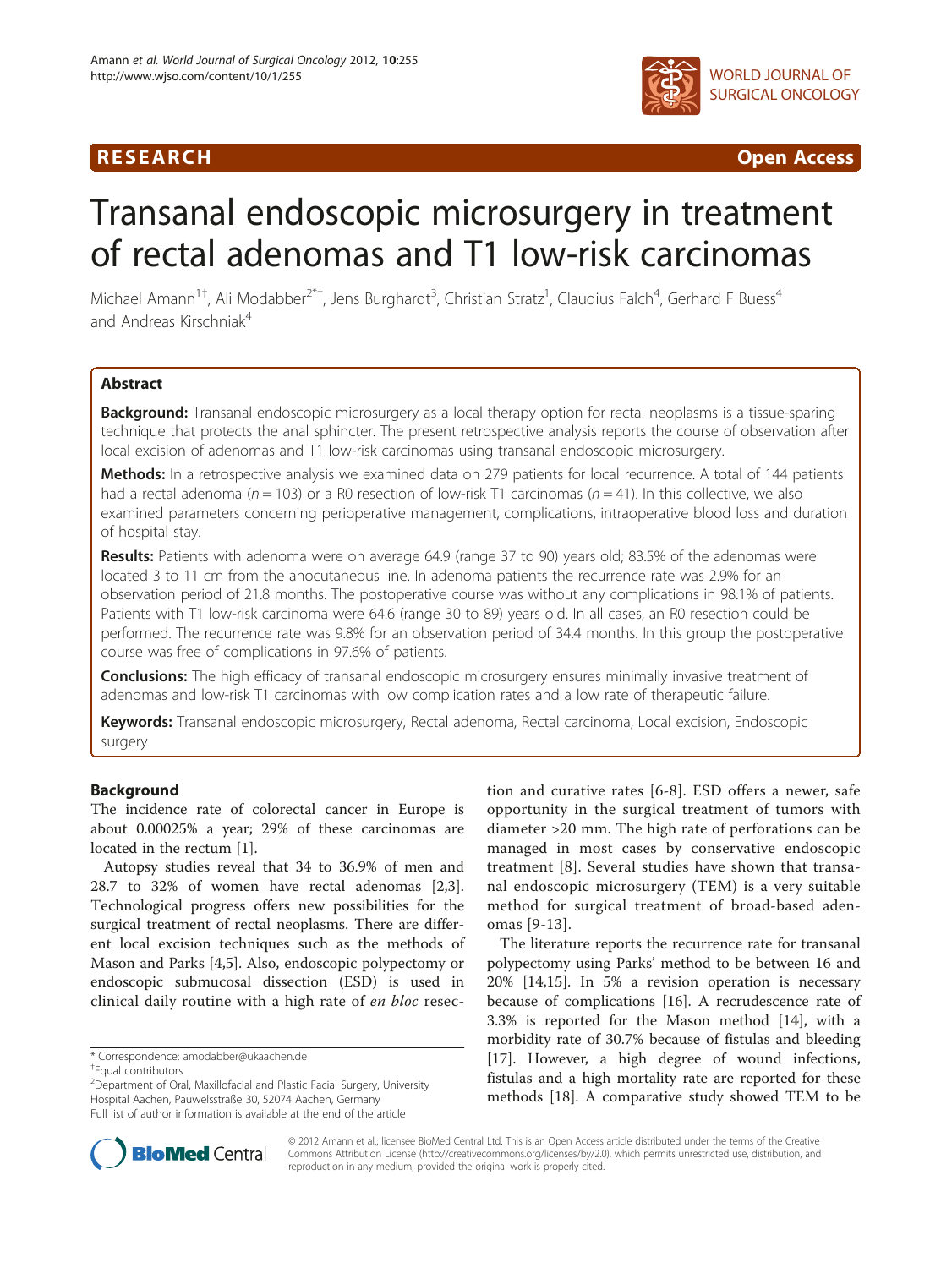<span id="page-1-0"></span>Table 1 Clinical staging of Mason

| Stage              | <b>Definition</b>       | Pathological correlation |
|--------------------|-------------------------|--------------------------|
| Clinical Stage 0   | No rough parts of tumor |                          |
| Clinical Stage I   | Freely mobile           | Submucosa                |
| Clinical Stage II  | Mobile                  | Muscularis propria       |
| Clinical Stage III | Tethered mobility       | Perirectal fat           |
| Clinical Stage IV  | Fixed/tethered fixation | Adjacent structures      |

less invasive and to entail lower complication rates and shorter duration of hospital stay than the Mason method [[19\]](#page-7-0). Moreover, a reduced complication and recurrence rate is reported for TEM as compared with direct local excision [[20\]](#page-7-0). Last but not least, TEM is significantly less expensive than local excision or anterior resection of adenoma [[20\]](#page-7-0).

The literature on treatment of T1 carcinomas with low-risk histology states that when taking account of all relevant factors such as treatment costs, complication rates and mortality, TEM with continuous follow-up examinations is superior to the radical methods [\[19,21](#page-7-0)]. An important factor in T1 carcinomas is the differentiation between low-risk and high-risk histology. Nowadays tumors are classified in sm-stadiums sm1 to sm3 according to their depth of submucosal penetration. Patients with sm2 to sm3 are high-risk cases for treatment with TEM alone [\[22](#page-7-0)]. Our patient collective dates from a time before this classification were established. Our collective, called T1 low-risk carcinomas, includes T1 carcinomas with histological grading G1 to G2, R0 resection and the absence of microlymphatic or microvascular invasion.

The aim of this retrospective analysis is to show that TEM is a safe, minimally invasive technique with a low recurrence rate for the treatment of rectal adenomas and T1 carcinomas with low-risk histology (histological grading G1 to G2, R0 resection and the absence of microlymphatic or microvascular invasion).

# Patients and methods

### Patients

Overall 279 patients with rectal neoplasm had a local excision with TEM in our sections in the OlympiaparkKlinik Munich and the Helios-Klinik Müllheim between 1998 and 2006. The patients signed written informed consent forms concerning the potential surgical risks. Out of this group, data for 144 patients with rectal adenoma ( $n = 103$ ) and low-risk T1 carcinoma ( $n = 41$ ) were retrospectively evaluated for local recurrence. The rest of our collective ( $n = 135$ ) had advanced stages of rectal carcinomas. These patients were treated by TEM because of multimorbidity, older age or because they avoided a radical surgical procedure. This subgroup is excluded from the present study.

The primary endpoint of the study was the recurrence rate of adenoma or carcinoma in all study patients who underwent continuous follow-up examinations including, among others, rectoscopy and endoscopic ultrasonography.

The collected data were analyzed with the database management system Microsoft Access 2003 (Microsoft Corporation, Redmond, WA, USA). The database documented tumor characteristics such as size, pathology and distance from the anocutaneous line. We collected data on the applied excision method, intraoperative blood loss, operation time, perioperative complications and duration of hospital stay.

#### Surgical procedure

Before surgery, physical examination with digital rectal palpation, rectoscopy and endosonography for the localization and extent of the tumor were performed in all patients. In addition, preoperative histology with biopsy forceps was performed.

Patients with adenomas and T1 low–risk histology (pathologic findings (G1 to G2), R0 resection and the absence of microlymphatic or microvascular invasion) were included.

All patients underwent surgery using the TEM technique, which was described for the first time by Buess and colleagues [[9,23\]](#page-7-0). Surgery was performed on the operating table using a fixed, wide-lumen rectoscope. Complex microsurgical instruments including lenses providing a three-dimensional view were introduced through the rectoscope. The TEM instrument set used was obtained from Richard Wolf GmbH (Knittlingen, Germany). A full-thickness intestinal

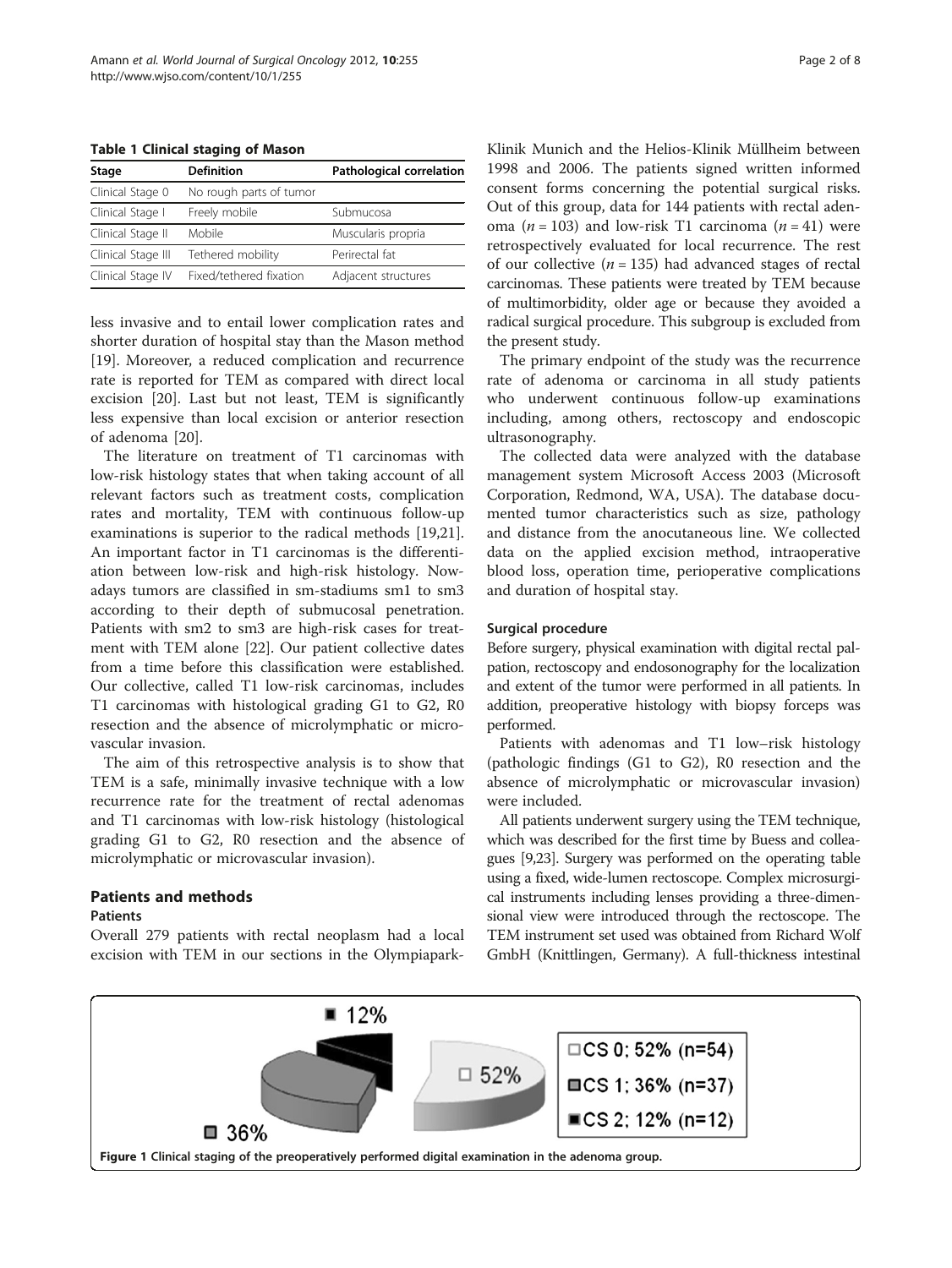<span id="page-2-0"></span>

wall excision was performed from 3 to 11 cm from the anocutaneous line in the dorsal area. Because of the risk of perforation, a partial-thickness excision of the intestinal wall was performed if the tumor extended to the intraperitoneal region.

# **Results**

# Adenomas

The group of patients with adenoma included 103 patients, 57 patients were female and 46 male. The mean age was 64.9 (range 37 to 90) years, median 65 years. Of the patients, 83.5% preoperatively reported being symptom free, 9.7% consulted a physician because of bloody stools, 4.9% because of bloody mucus, while 1.9% had other symptoms.

Digital rectal palpation was classified according to the modified clinical staging of Mason [\[24](#page-7-0)] (Table [1\)](#page-1-0). The results of digital examination are shown in Figure [1](#page-1-0) and the results of preoperatively performed endosonographic findings in Figure 2.

Preoperative histological findings showed in 60% of the study patients a nonhigh-grade adenoma, and in 40% a high-grade adenoma (Figure 3). In the final histological evaluation following TEM, 51 patients had a nonhigh-grade adenoma and 52 patients a high-grade adenoma.

Tumor distance was measured from the lower rim of the tumor to the anocutaneous line. Of the adenomas 83.5% were located 3 to 11 cm from the anocutaneous line, while most (37.9%) of them were at a distance of 6 to 8 cm and 16.5% were situated >11 cm from the anocutaneous line.

Full-thickness excision of the intestinal wall was performed in 87.4% of patients, while 12.6% of the patients underwent partial-thickness excision of the intestinal wall to avoid perforation to the abdominal cavity. Intraoperative blood loss averaged 20.6 (range 5 to 100) ml. In the adenoma group we had no severe intraoperative complications such as perforation or uncontrolled bleeding.

The postoperative course was without complications in 101 (98.1%) patients. In two cases a rectal stenosis was postoperatively observed by endoscopy; it was overcome with a rectoscope and treated with stool-regulatory measures. Duration of hospital stay after surgery was on average 8.8 (range 1 to 18) days. Twenty-four of 103 patients (23.3%) had a tumor size ≤3 cm. Fifty-four patients (52.4%) had a tumor diameter >3 cm, with a maximum of 5 cm. A tumor diameter >5 cm with a maximum of 7 cm occurred in 17 patients (16.5%). In eight patients the tumor diameter was even larger than 7 cm.

After a follow-up period of 21.8 months, 96 (93.2%) patients were free of recurrence with a follow-up rate of 96.1% (Table [2](#page-3-0)). Three patients relapsed after local excision with TEM. All of them had a re-TEM and they were relapse free until the end of the observation period. Figure [4](#page-3-0) illustrates the Kaplan–Meier curve for the probability of relapse-free time.

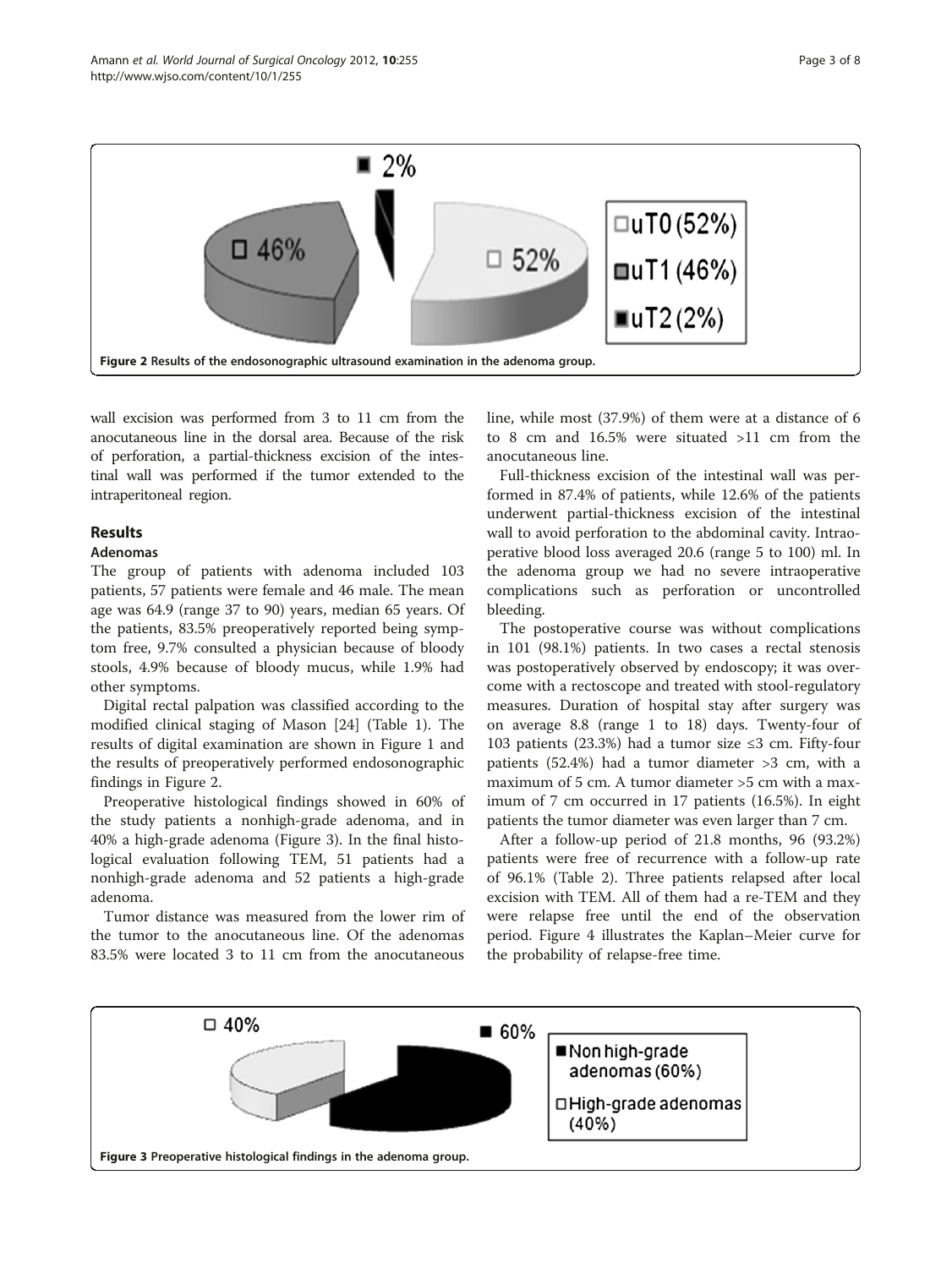<span id="page-3-0"></span>Table 2 Follow-up of the adenoma group

|                                                 | Nonhigh-grade High-grade Overall |      |     |
|-------------------------------------------------|----------------------------------|------|-----|
| n                                               | 51                               | 52   | 103 |
| Recurrence free (n)                             | 47                               | 49   | 96  |
| Lost to follow-up $(n)$                         |                                  | ζ    |     |
| Recurrences (n)                                 | ζ                                |      | ς   |
| Mean relapse-free survival<br>(months)          | 194                              | 229  | 211 |
| Mean duration of observation<br>period (months) | 20.7                             | 22.9 | 218 |

### T1 low-risk carcinomas

The group of patients with low-risk T1 carcinoma included 41 patients (16 female, 25 male). The mean age was 64.6 (range 30 to 89) years, median 65 years.

Before surgery 62.1% of the patients were symptom free, 23.3% reported bloody stools and 6.8% mucus as the initial symptom, while 7.8% indicated other symptoms such as stool irregularity. The results of digital rectal palpation according to the Clinical Staging of Mason are shown in Figure [5](#page-4-0). Preoperative endosonographic and histological findings are shown in Figures [6](#page-4-0) and [7.](#page-5-0)

In 13 of 41 T1 low-risk carcinoma findings, preoperative histological examination showed adenomas (32.0%). Consistent with preoperative histological findings, 28 (68.0%) patients had a T1 low-risk carcinoma. As in patients with adenoma, 83.3% of T1 carcinomas were located 3 to 11 cm from the anocutaneous line, whereby most (39.8%) of the carcinomas were at a distance of 6 to 8 cm; 16.7% were more than 11 cm from the anocutaneous line.

In 89.3% of our cases a full-thickness excision of the intestinal wall was performed, and 10.7% of the study

patients were treated with a partial-thickness excision of the intestinal wall.

Average intraoperative blood loss was 57.7 ml, median 10 (range 5 to 1,500) ml. Most of the patients (40 of 41 patients) had no severe intraoperative complications. In one patient, uncontrolled intraoperative bleeding caused delayed hemostasis and blood transfusion was necessary.

The postoperative course was without complication in 40 out of 41 patients. In one patient, a suture insufficiency occurred during hospitalization. This was diagnosed by control rectoscopy and treated conservatively. Postoperative hospital stay averaged 10.0 (range 4 to 23) days.

In seven out of 41 patients (17.1%) the tumor size was ≤3 cm. Twenty-three of 41 patients (56.1%) had a tumor size >3 cm with a maximum of 5 cm. Eleven patients (26.8%) even had a tumor size larger than 5 cm.

Therapy consisted exclusively of local excision by means of TEM. In all 41 patients an R0 resection was performed; 35 of these patients underwent regular follow-up without recurrence or complaints. Histological findings showed T1 low-risk carcinomas (G1 to G2, L0, V0) with a follow-up rate of 95.1%. Only two patients were lost to follow-up. Thirty-five (85.4%) patients were recurrence free.

Four patients relapsed after 13 to 71 months (Table [3](#page-5-0)). All of them had an initial tumor size >3 cm and two of them had a partial-thickness excision.

Two patients were given adjuvant radiochemotherapy and re-TEM, subsequently remaining relapse-free for 35 and 39 months, respectively. The third patient relapsed after 30 months and was operated with curative intent using a deep anterior rectal resection to preserve the sphincter. This was followed by adjuvant radiochemotherapy. In the fourth patient, relapse was diagnosed 71 months

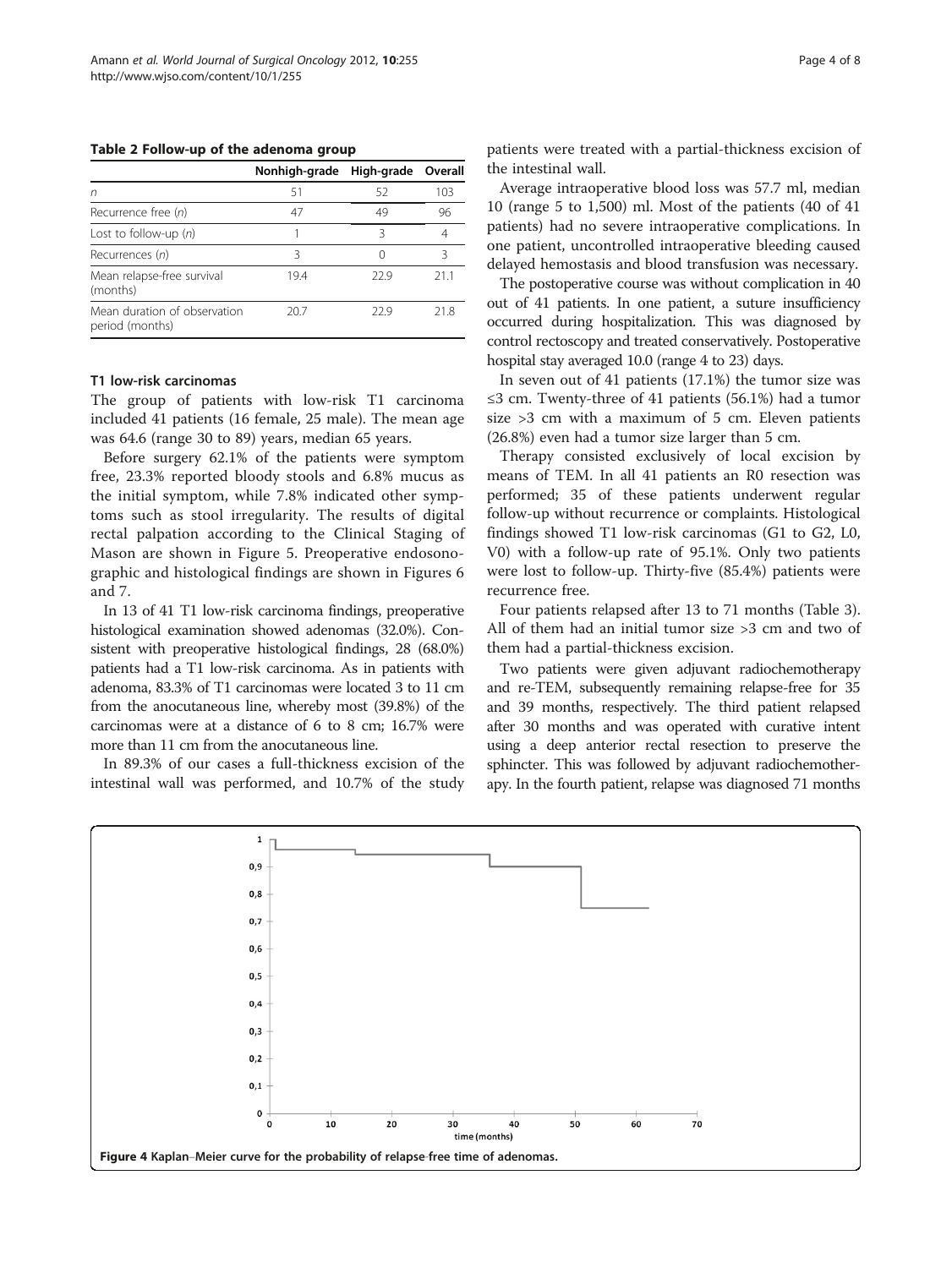<span id="page-4-0"></span>

after carcinoma excision by means of TEM, local recurrence and liver metastases. The patient subsequently underwent palliative radiochemotherapy.

Average relapse-free survival was 29.5 months with a median of 25 months. Average duration of the observation period was 34.4 months, median 27 months.

The overall recurrence rate in patients with T1 low-risk carcinoma was 9.8%. Of the relapsed patients, 75% underwent curative treatment.

The rate of failure was thus 2.4%. Figure [8](#page-6-0) shows the Kaplan–Meier curve for the probability of relapse-free time.

#### **Discussion**

The study collective was analyzed retrospectively. Patients with histologically determined adenomas and T1 low-risk carcinomas were included. When planning optimal treatment of rectal neoplasms, preoperative assessment of tumor extension should be as accurate as possible. All patients in this study collective underwent rectoscopy, digital rectal examination, transrectal endosonography and biopsy, among other diagnostic procedures.

Adenomas were retrospectively classified as uT0 in 52% of patients, uT1 in 46%, and uT2 in 2% (Figure [2](#page-2-0)). On the other hand, T1 low-risk carcinomas were classified as uT0 in 27% of patients, uT1 in 66% and uT2 in 7% (Figure 6). Ashraf and colleagues reported the accuracy of endorectal ultrasound to be disappointing for preoperative staging [[25\]](#page-7-0). Zorcolo and colleagues also

confirmed that differentiation between T0 and T1 with endorectal ultrasound remains a challenge, even though it does not influence surgical strategy [[26\]](#page-7-0).

In the group of patients with adenoma, preoperative histology already pointed to an adenoma in each patient (Figure [3\)](#page-2-0). In this study the preoperative histology of patients in the T1 low-risk carcinoma group already showed a low-risk carcinoma in 68.0% of patients. In 32% the biopsy showed an adenoma (Figure [7\)](#page-5-0). This confirms the limited accuracy of preoperative biopsy, as mentioned in the literature [[27\]](#page-7-0).

Transrectal ultrasound showed stage uT0/uT1 in 101 (98.1%) of the 103 patients in the adenoma group. Digital rectal palpation classified 52.4% (54/103) of the patients as Clinical Stage 0 and another 35.9% (37/103) as Clinical Stage 1. The biopsy for each patient showed an adenoma.

For T1 low-risk carcinomas, digital–rectal palpation showed a Clinical Stage 1 carcinoma in 50.5% of patients. Transrectal ultrasound showed stage uT0/uT1 in 38/41 (92.%) patients. As mentioned, preoperative histology showed a low-risk carcinoma in 68% of patients.

Two percent of adenomas and 7% of carcinomas were tagged uT2 at the preoperative endosonographic examination. TEM was offered to these patients as a curative therapeutic option because there is no statistical difference in the 5-year survival rate between TEM and radical surgery for T2 carcinomas [\[28](#page-7-0)].

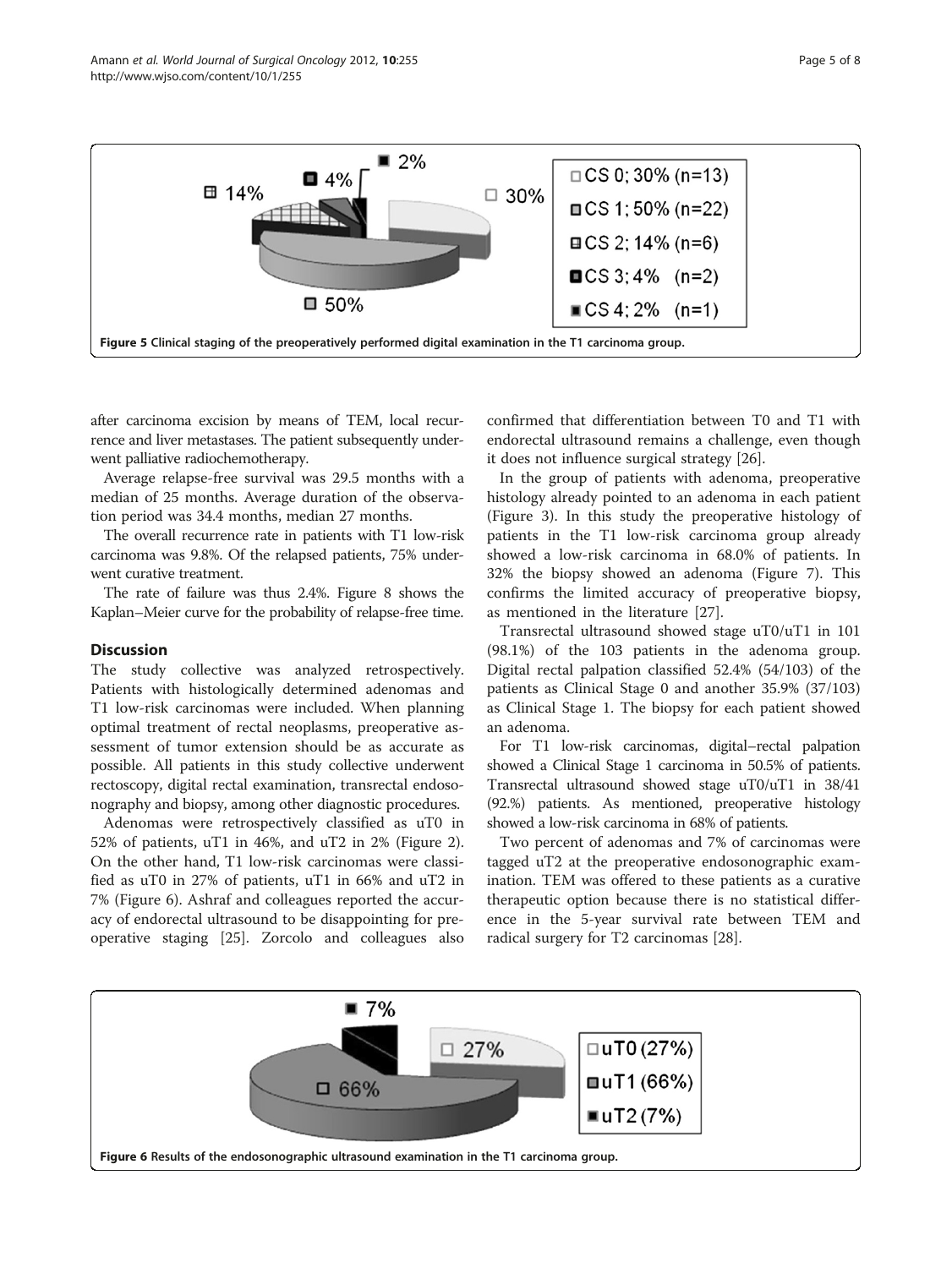<span id="page-5-0"></span>

Once more we therefore see that only a combination of examinations can provide the most accurate tumor assessment. This information can be used for surgical planning and for the differentiation between adenomas and T1 low-risk carcinomas. Our study population showed a perioperative mortality rate and a rate of ostomy pouch of 0%. These known advantages of TEM, particularly as compared with the radical surgical procedure, were confirmed by our study [\[29](#page-7-0)]. Moreover, this study performed in a larger collective confirms that TEM-induced lesser blood loss decreases postoperative risk [[12\]](#page-7-0) and also confirms the shortened duration of hospital stay following local excision [\[30](#page-7-0)]. This is very important, especially from a financial point of view. In our collective the average hospital stay is long compared with the hospital stay after TEM. Some of our patients had local excision in 1998 when our experiences about TEM and postoperative complications were lower. For example, in 2006 our average hospital stay was much shorter compared with 1998 (5.7 days vs. 11.8 days).

The 103 adenoma patients showed a recurrence rate of 2.9% in an average observation period of 21.8 months. This correlates with data reported to date in the literature, namely recurrence rates of 2.2 to 16% for adenomas following local excision. TEM is therefore described as an appropriate method for treating broad-based rectal adenomas [[10-12\]](#page-7-0); the results of our study confirm this suggestion.

| Table 3 Follow-up of the T1 low-risk carcinoma group |  |  |  |
|------------------------------------------------------|--|--|--|
|------------------------------------------------------|--|--|--|

|                                              | T1 low-risk<br>carcinomas |
|----------------------------------------------|---------------------------|
| n                                            | 41                        |
| Recurrence free (n)                          | 35                        |
| Lost to follow-up                            | 2                         |
| Recurrences (n)                              | 4                         |
| Mean relapse-free survival (months)          | 29.5                      |
| Mean duration of observation period (months) | 34.4                      |

A novel procedure that also enables resection of early rectal neoplasm is ESD. Some comparative studies have shown that ESD offers better short-term clinical outcomes with shorter hospital stay than a local excision approach [[6,31\]](#page-7-0). Nevertheless, larger studies are needed to validate the clinical long-term outcome. A comparative study concerning the effectiveness of ESD with conventional endoscopic mucosal resection for tumors >20 mm diameter reveals that ESD has a longer procedure time and higher perforation rate but higher en bloc resection and curative rates compared with the conventional endoscopic mucosal resection [[7,8](#page-7-0)]. By conservative endoscopic treatment, the perforations after ESD could be managed [[8\]](#page-7-0). The role of TEM in the treatment of tumors with diameter >20 mm therefore nowadays has minor clinical importance since the introduction of ESD into the clinical daily routine.

The superiority of TEM versus total mesorectal excision in the treatment of T1 carcinomas is the subject of debate in the literature. Lezoche and colleagues reported that long-term results after local excision using TEM are not inferior to those reported for total mesorectal excision [[32\]](#page-7-0). A comparative study for T1 carcinomas showed TEM to be much safer, survival being comparable with that of total mesorectal excision [\[33\]](#page-7-0).

In our sample the recurrence rate for patients with T1 low-risk carcinoma was 9.8% for an average observation period of 34.4 months. A limitation of this study is the fact that the depth of submucosal penetration of T1 low-risk carcinoma was not determined in our collective, because it is an important prognostic risk factor for recurrence [[22\]](#page-7-0). Doornebosch and colleagues showed that tumor size alone is also a significant predictive factor for locoregional failure after TEM for T1 rectal cancer. Local recurrence rates at 3 years for T1 tumors with diameter ≤3 cm were significantly lower [[34](#page-7-0)]. In our results all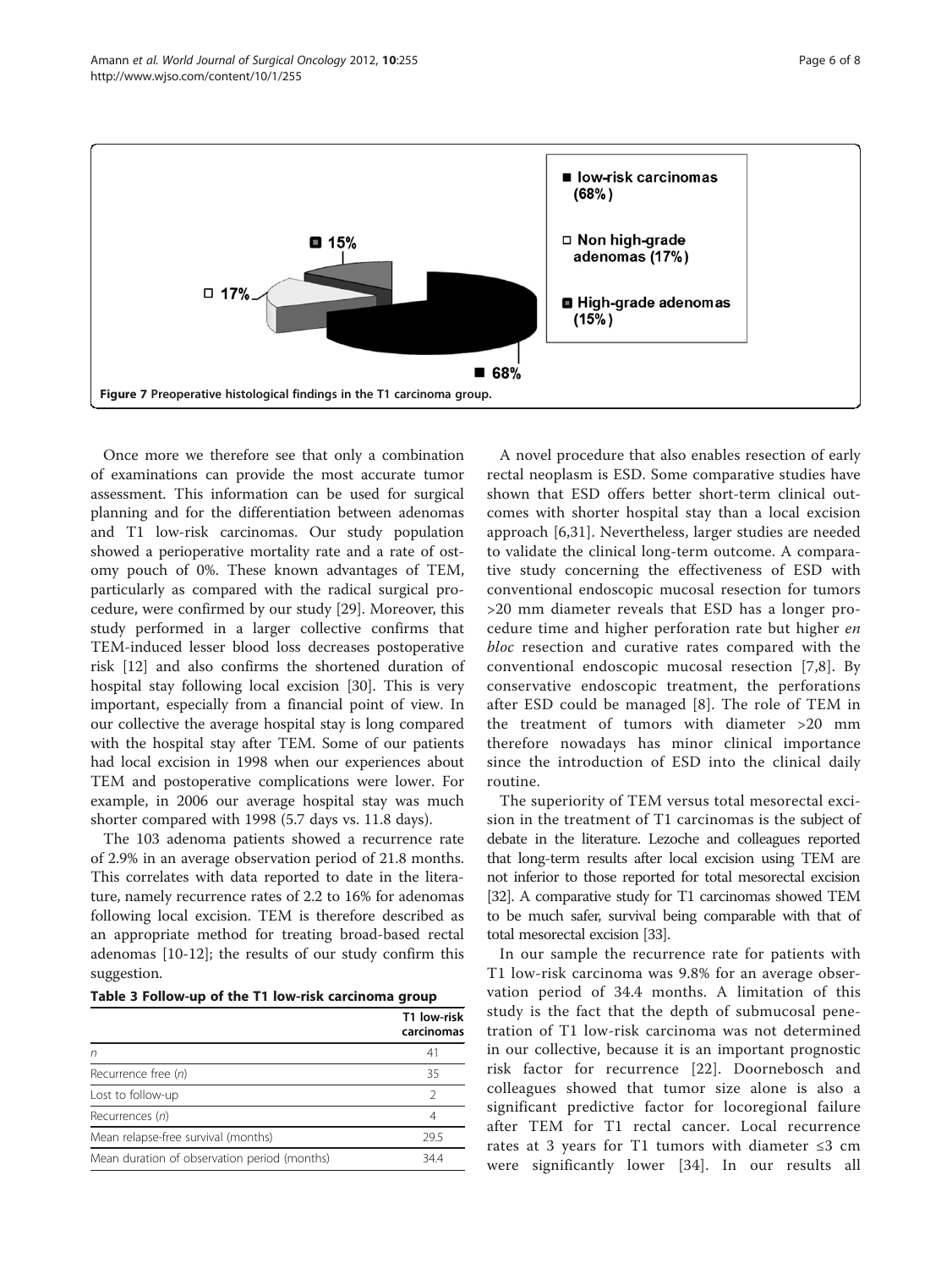<span id="page-6-0"></span>

patients with recurrence had an initial tumor size >5 cm. Also in two of four patients with recurrence only a partial excision was performed.

Even though the recurrence rate in our collective is relatively high (9.8%), the rate of failure observed in this collective was 2.4%. This observation implies that 97.6% of the study patients remained recurrence free or were successfully treated after relapse. These data demonstrate that TEM is a curative surgical technique.

After relapse the therapeutic trial with TEM was not a disadvantage with regard to the prognosis in three of four cases. Particularly important in this context are continuous follow-up examinations, because 75% of the patients in this study in whom a relapse was diagnosed early were successfully treated. The different approach in therapy after relapse is caused in different wishes of patients and concomitant diseases. Two patients were given radiochemotherapy and re-TEM after relapse. A radical surgical procedure was rejected by the patients because of multimorbidity.

Taking these data and the reduced surgical trauma, TEM provides an adequate primary method for treatment in this tumor stage. This finding is consistent with the experiences described by other authors for treatment of early rectal cancer [[12](#page-7-0),[21\]](#page-7-0). Moreover, the fact that patients who suffer a relapse can still be successfully treated is also described in the literature [[21](#page-7-0)]. Nevertheless, the indication spectrum of TEM in clinical daily routine has become smaller since the introduction of ESD.

# **Conclusions**

Our results confirm that TEM is an appropriate method for treating broad-based rectal adenomas. For T1 lowrisk carcinomas TEM offers a therapeutic option with low complication rates and a low rate of therapeutic failure.

#### Abbreviations

ESD: Endoscopic Submucosal Dissection; TEM: Transanal Endoscopic Microsurgery.

#### Competing interests

The authors declare that they have no competing interests.

#### Authors' contributions

MA, GFB, JB, and AM were responsible for the study concept and design. MA and AM were responsible for data acquisition and conception of the manuscript. MA, AM, and AK were responsible for statistical analysis. All authors were responsible for data analysis and interpretation. MA and AM drafted and designed the manuscript and contributed equally to this work. MA, AM, and AK were responsible for manuscript preparation. All authors reviewed the manuscript. All authors read and approved the final manuscript.

#### Author details

<sup>1</sup>Department of Cardiology, Bad Krozingen Heart Center, Südring 15, 79189 Bad Krozingen, Germany. <sup>2</sup> Department of Oral, Maxillofacial and Plastic Facial Surgery, University Hospital Aachen, Pauwelsstraße 30, 52074 Aachen, Germany. <sup>3</sup>Department of Surgery, Freikirchliches Krankenhaus und Poliklinik Rüdersdorf, Seebad 82/83, 15562 Rüdersdorf, Germany. <sup>4</sup>Department of General, Visceral and Transplant Surgery, Tübingen University Hospital, Hoppe-Seyler-Straße 3, 72076 Tübingen, Germany.

#### Received: 7 July 2012 Accepted: 31 October 2012 Published: 26 November 2012

#### References

- Schmol H-J, Arnold D: Kolorektale Karzinom. In Kompendium Internistische Onkologie. Therpiekonzepte maligner Tumoren Volume 2. 4th edition. Edited by Schmoll H, Höffken K, Possinger. Heidelberg: Springer Medizin Verlag; 2006:3787–3937.
- 2. Vatn MH, Stalsberg H: The prevalence of polyps of the large intestine in Oslo – an autopsy study. Cancer 1982, 49:819–825.
- 3. Williams AR, Balasdoriya BAW, Day DW: Polyps and cancer of the large bowel: a necropsy study in Liverpool. Gut 1982, 23:835–842.
- 4. Mason AY: The place of local resection in the treatment of rectal carcinoma. Proc R Soc Med 1970, 63:1259–1262.
- 5. Parks AG: A technique for the removal of large villous tumours in the rectum. Proc R Soc Med 1970, 63:89–91.